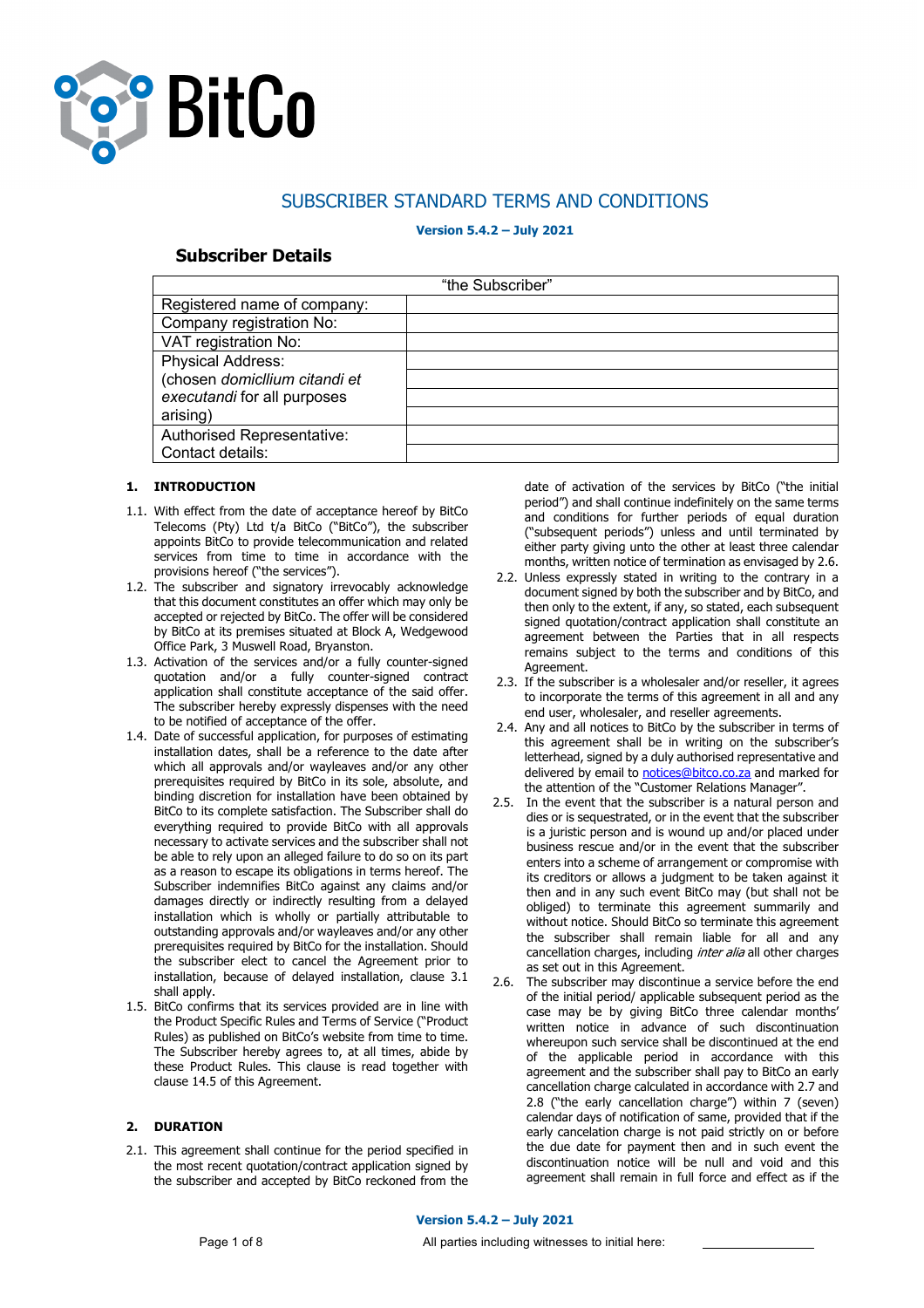

said notice had not been given and all and any discounts, if any, previously afforded to the subscriber shall be forfeited and be added back to the early cancellation charge.

- 2.7. The early cancellation charge is calculated as follows:  $C = (N \times R) - A + (RC + D)$
- 2.8. Where:
- 2.8.1. C is the Cancellation Charge
- 2.8.2. N is the New Period, being the revised total number of months calculated in either 12 (twelve) and/or 24 (twenty-four) and/or 36 (thirty-six) and/or 48 (fortyeight) and/or 60 (sixty) month increments (based on the contract term with BitCo and/or any third-party provider) and reckoned to the end of the next contract period after the cancellation date.
- 2.8.3. R is the service rate applicable to the revised shorter period as per the current ruling BitCo price list.
- 2.8.4. A is the actual payment received to date from the subscriber related to the service being cancelled.
- 2.8.5. RC are the reasonable costs that BitCo may incur to terminate this agreement.
- 2.8.6. D is the total discount provided and would provide to the subscriber over the term of the agreement.

So, for example: for a 36-month contract cancelled after 16 months. If the 36-month Price is R100 per month and the 24-month price is R120 per month, the total over 24 months would be R2880 less the amount paid to date for the 16-months of R1600. The early cancellation charge is then therefore (R120 x 24) – (R100 x 16) + R0+R0) gives the subscriber an early cancellation charge of R1280.00.

- 2.9 Upon any termination of this Agreement, the subscriber agrees and acknowledges to return to BitCo the loaned Equipment (read together with clause 8 of this Agreement); failure therewith agrees to be liable to pay to BitCo the replacement value thereof upon demand by BitCo, including the replacement value of missing and/or damaged parts thereof.
- 2.10 The subscriber acknowledges and confirms for all purposes arising that the costing of BitCo's product offering and the services has been spread over the period of the contract and that a change in the subscriber's circumstances cannot in any way be relied upon by the subscriber to seek or be granted a variation or modification of the costs of the services.

## **3. CANCELLATION PRIOR TO INSTALLATION OF EQUIPMENT**

- 3.1. The subscriber hereby acknowledges that acceptance of any BitCo quotation and/or contract application is a binding commitment and constitutes an order placed on BitCo for the quoted services. The subscriber acknowledges, accepts, and confirms that a cancellation requested by the subscriber of BitCo's services, subsequent to the signing thereof, but prior to the physical installation of the equipment/services, will result in a penalty fee of twenty-five percent (25%) of the total contract value, which payment shall be due and payable by the subscriber immediately upon demand.
- 3.2. Notwithstanding the above, BitCo reserves the right to recover from the subscriber who agrees to pay to BitCo, in addition to clause 3.1 above, any charges rendered to BitCo by subcontractors, as a result of the early cancellation, which portion thereof exceed 25% of the total contract value, which payment shall be due and payable by the subscriber immediately upon demand.

## **4. PROVISION OF SERVICES**

4.1.Connectivity Services:

- 4.1.1. The subscriber acknowledges that BitCo is a service provider that operates and manages the network and the functioning, operation, regulation and coverage area of the network and certain related services provided to the subscriber. The subscriber acknowledges that BitCo depends upon third party service providers and/or suppliers and that the delivery of services by BitCo may be affected by circumstances beyond BitCo's control. BitCo will use its reasonable endeavours to ensure a reliable service is provided to the subscriber backed up by a 99% (ninety nine percent) uptime Service Level Guarantee on connectivity services.
- 4.1.2. Should the connectivity service result in less than 99% (ninety nine percent) uptime when measured over a calendar month, the subscriber shall have 30 (thirty) calendar days from the time of the incident to apply to BitCo in writing for a pro-rata credit. Upon approval of the subscriber's application for a credit in terms hereof (delivered as described in clause 2.2), BitCo will raise a prorata credit for the time that the services were unavailable based on the monthly fixed billing period that was affected.
- 4.1.3. The 99% (ninety nine percent) Service Level Guarantee, including downtime credits, do not apply to the following connectivity services:
	- ADSL, VDSL and/or any other form of DSL connectivity.
	- Mobile and satellite connectivity (LTE, 2G, 3G, 4G, etc.).
	- Any form of broadband connectivity or residential connectivity which includes but is not limited to Fibre to the home (FTTH).
	- Any other form of connectivity that is not Business Grade Fibre, Wireless or Metro Ethernet connectivity procured from BitCo.
	- 4.1.4. BitCo does not guarantee any services listed in 4.1.3 In the event the subscriber uses any of the services mentioned in 4.1.3 for either Internet connectivity and/or Voice related services, BitCo will not be responsible for the quality of the service.
	- 4.1.5. BitCo shall endeavour to maintain an MTTR (Mean Time to Repair) of 48 Hours
	- 4.1.6. BitCo's Connectivity SLA services are linked to the term of the connectivity services. i.e., should the subscriber sign for a 36-month fibre service and add a connectivity SLA, then the term of the SLA will be linked to the 36-month fibre contract.
- 4.2. Backup Services:
	- 4.2.1. The subscriber agrees that neither BitCo, nor its directors, staff, agents and or partners shall incur any liability whatsoever in the event of any loss of data including but not limited to call recordings, configuration and any data stored on any of the following devices (including but not limited to) servers, PBX servers, PBX backup servers, VPBX server or virtual and/or hosted servers. it is the responsibility of the subscriber to make sure their data and information is adequately backed up and recoverable.
	- 4.2.2. BitCo PBX restoration and configuration is included in the monthly PBX backup service fee.

**Version 5.4.2 – July 2021**

Page 2 of 8 **All parties including witnesses to initial here:**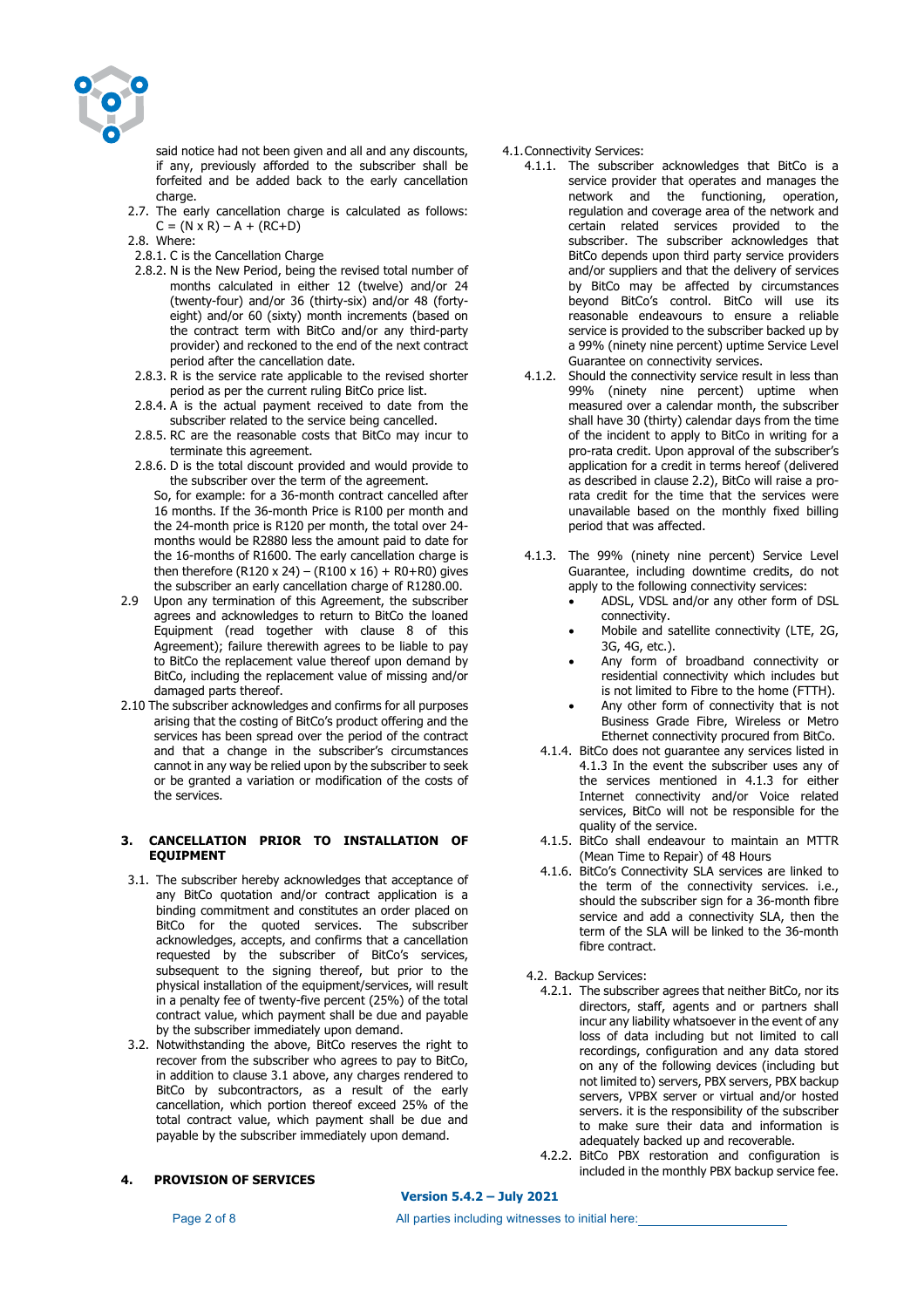

However, if any hardware is damaged and the server/hardware is out of warranty it will be the responsibility of the subscriber to cover the cost of the replacement parts/hardware and/or server (as quoted by BitCo) before any restoration can take place. All BitCo PBX backups are run daily afterhours.

- 4.2.3. The subscriber will receive a daily automated email to a specified e-mail address with confirmation that the PBX backup was successful, in the event the subscriber does not receive this confirmation the subscriber would need to raise a support ticket as per clause 16.
- 4.2.4. The BitCo PBX backup service is solely a replication of information to the hosted storage device and each day the old data will be written over with the new data. The backup will not have multiple restore points and the most recent backup will be the only available backup.
- 4.2.5. When BitCo backup services are utilised in conjunction with BitCo connectivity (limited to BitCo business fibre and wireless services), BitCo will use its reasonable best endeavours to provide the bandwidth needed to complete the daily backups, in the event that the subscriber utilises any other form of connectivity (as defined in clause 4.1.3 and 4.1.4) it is the responsibility of the subscriber to manage the connectivity and backups. BitCo will not be held liable for any backups taking place on any other form of connectivity (as defined in clause 4.1.3 and 4.1.4).
- 4.3. Voice and PBX Services:
	- 4.3.1. Virtual PBX services are monitored within the Virtual PBX hosting facility 24 (twenty-four) hours per day, 7 (seven) days a week.
	- 4.3.2. BitCo undertakes to respond to events arising within the Virtual PBX hosting facility during Business Hours.
	- 4.3.3. BitCo is entitled to perform emergency maintenance on the Virtual PBX hosting facility should BitCo determine at its sole discretion that it is necessary to do so and even if doing so causes downtime of the service. Where possible BitCo will use its reasonable best endeavours to provide the subscriber with notice if any downtime is expected.
	- 4.3.4. Where possible BitCo shall provide the subscriber with 24 (twenty-four) hours' notice ahead of performing any planned maintenance on the Virtual PBX hosted facility that may result in downtime that will affect the subscribers use of the service. BitCo however may perform any emergency maintenance on the hosted PBX facility without prior notice to the subscriber.
	- 4.3.5. The standard virtual PBX service does not cover the costs of onsite or afterhours support to the subscriber. Any problems not due to a fault with the service, including, but not limited to hardware (out of warranty) faults and any other fault experienced on the subscriber's local area network (not supplied by BitCo) shall be assessed and billed separately.
	- 4.3.6. The subscriber agrees that under no circumstances can BitCo be held responsible for any costs or damages (including, but not limited to, call costs, call fraud and theft) incurred by the subscriber due to unauthorised and/or

authorised use of any Voice and/or PBX and/or Virtual PBX related service that the subscriber makes use of.

- 4.3.7. The subscriber may be provided (on request) limited access to the PBX system in order to manage and control certain aspects of the virtual/hosted/onsite PBX. The subscriber agrees that under no circumstances can BitCo be held responsible for any costs or damages (including, but not limited to, call costs, call fraud and theft) incurred by the subscriber due to the subscriber incorrectly configuring the PBX management system.
- 4.3.8. The subscriber agrees that under no circumstances may BitCo be held responsible for difficulties with any Voice service if the subscriber's usage of the service exceeds the maximum call capacity specified by BitCo.
- 4.3.9. Any uncapped voice services exclude all international telephone calls and/or premium rated telephone calls unless explicitly agreed to in writing and signed by both parties. Should the subscriber choose to call the excluded telephone numbers they will be billed for this according to our prevailing voice rates which can be requested from BitCo at any time.
- 4.3.10.Should the subscriber make use of any softphones (a piece of software that allows the user to make telephone calls over the internet without using a desk IP phone) BitCo will not support any request that relates to softphones. The subscriber herby acknowledges and understands that BitCo does not provide any call quality guarantees over any softphones and that the subscriber is fully responsible for any items relating to softphones.
- 4.3.11.Notwithstanding anything else contained in the agreement BitCo may change the voice rates of this agreement on 14 (fourteen) calendar days written notice of any changes. If the subscriber does not agree with the changes in voice rates, it must stop using the services. If the subscriber continues to use the services following notification of a change to the voice rates, the changed rates will apply to the subscriber's Agreement and the subscriber will be deemed to have accepted such terms and bound thereby.
- 4.4. Managed Services:

BitCo endeavours to provide reasonable security on its services however should the subscriber make use of any BitCo managed router (either hosted or onsite) and/or managed firewall (either hosted or onsite) the subscriber agrees that should an attempt be made to gain unauthorised and/or authorised access (including, but not limited to) a hacking attempt, BitCo will not be liable for any damages suffered, whatsoever, should the subscriber's systems become compromised.

# **5. General Services Terms:**

- 5.1.1. The subscriber shall not be entitled to set-off or deduct any monies in respect of unavailable connectivity services and/or any other services.
- 5.1.2. Service uptime is measured by BitCo, and it is the subscriber's responsibility to provide evidence contrary to BitCo's report.

**Version 5.4.2 – July 2021**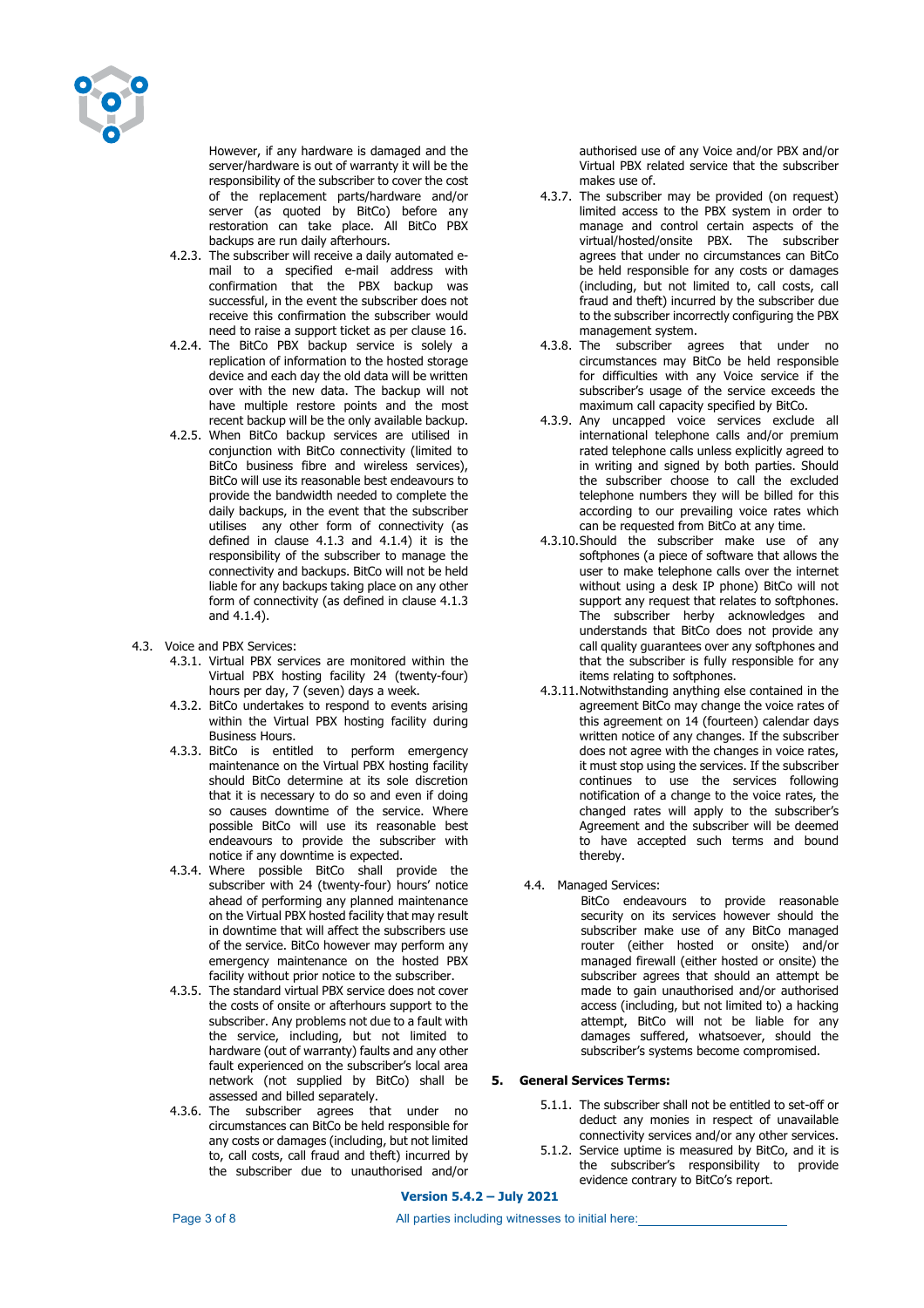

- 5.1.3. BitCo shall be entitled in its sole discretion to immediately suspend, cancel, vary or terminate this agreement or any part thereof, without BitCo incurring any liability whatsoever in the event of non-availability of the service or if any agreement giving BitCo the right to render the service, or any part thereof, or giving BitCo access to anything relating to the service, is suspended, cancelled, varied or terminated, providing the Subscriber with as much notice as reasonably possible under the circumstances
- 5.1.4. Should BitCo breach any material provisions of an SLA agreement between the parties then the subscriber shall have 15 (fifteen) calendar days from the time of the breach to apply to BitCo in writing for a full or pro-rata credit (which value will always be based on the value of the SLA). Upon approval of the subscriber's application for a credit in terms hereof (delivered as described in clause 2.2), BitCo will either raise a full or pro-rata credit based on the severity of the breach.
- 5.1.5. Save for clause 10. In no event, whatsoever, shall BitCo, including but not limited to, its consultants and/or third-party contractors and/or employees be liable to the subscriber for loss of profits and/or for incidental, special and/or consequential damages arising out of and/or in connection with, services rendered by BitCo in terms of this Agreement or the delivery, installation, servicing, performance or use of software.
- 5.2. The subscriber acknowledges that BitCo shall provide the agreed services at the premises declared upon activation of the Agreement. In the event that the subscriber elects to move premises, the subscriber acknowledges that BitCo shall be required to uninstall the equipment and to establish whether services are feasible and commercially viable at the new premises including but not limited to clear line of sight for microwave connectivity and/or fibre availability at the new premises necessary for re-installation. In the event that it is established that services are not feasible at the new premises, the parties may agree to terminate the Agreement prior to completion of the full contractual period whereby the subscriber acknowledges and agrees to pay BitCo an early cancellation fee as per clause 2.7 and 2.8 above. The parties may also consider BitCo to provide alternative services in the circumstances, whereby the parties must counter-sign a new quotation and/or contract application. The Subscriber acknowledges further that relocation to new premises does not waive, abandon and/or cancel any arrears owing (if any) and all other charges applicable and due in respect of the initial contract of services rendered prior to its relocation. The subscriber acknowledges that its request to relocate BitCo's services shall be at its own risk and shall under no circumstances amount to breach on BitCo's part.

# **6. CHARGES**

6.1. The subscriber shall pay to BitCo:

6.1.1. upon receipt by BitCo, of the fully counter signed contract application and/or quotation, the initial installation and set-up charge and any other introductory or commencement charges; and

- 6.1.2. monthly in advance, the monthly subscription and/or services charges; and
- 6.1.3. monthly in arrears, or as and when billing is passed on, the total usage charges and/or generated by the subscriber in conjunction with each billing period and any other charges payable in respect of the services requested by the subscriber or other charges levied by BitCo from time to time; and
- 6.1.4. upon demand, a deposit of an amount determined by BitCo in its sole discretion which shall not bear interest; and
- 6.1.5. Value Added Tax at the applicable rate on all VAT charges and services. All charges, unless otherwise stated exclude Value Added Tax.
- 6.2. The charges payable by the subscriber to BitCo for the provision or facilitation of the services shall be stipulated in any notice, directive, promotion, or applicable tariff plan issued by BitCo.
- 6.3. The subscriber agrees that BitCo shall be entitled to, from time to time, vary the charges payable by the subscriber to BitCo for the services providing the subscriber with 30 (thirty) calendar days written notice. Any changes in voice rates will however be managed based on clause 4.3.11.
- 6.4. The subscriber acknowledges that data and other services are rendered to the subscriber by means of the hardware which are issued to the subscriber, and which facilitates access to the network and the services. The subscriber will be liable for all charges applicable to hardware issued to the subscriber, irrespective of whether or not such hardware has been used by the subscriber or whether any other has been requested by the subscriber. Until BitCo has received notification in writing (as described in clause 2.2) from the subscriber and confirmed such notification that the equipment has been returned, stolen, or destroyed, the subscriber shall be liable for all data and other charges howsoever and by whomsoever for the replacement costs thereof.
- 6.5. BitCo's monthly statement of charges shall prima facie proof of the amounts owed by the subscriber to BitCo in terms hereof and of the other facts stated therein and should the subscriber dispute the number, duration or amount charged in respect of any services rendered by BitCo, then the subscriber shall bear the onus of proving that the BitCo statement is incorrect in respect of such charges.
- 6.6. Notwithstanding anything else contained in this agreement. Should BitCo incur a price escalation from its suppliers then it is agreed that BitCo may escalate its charges to the subscriber at the same rate of escalation. Any escalations will be communicated to the subscriber on 14 (fourteen) days' notice.
- 6.7. A reconnection fee will be levied on all residential and business services respectively, where the subscriber's right to use the services is suspended due to nonpayment. This fee is in respect of any restoration of the services. This fee is payable in advance, together with any outstanding amounts which are due to BitCo and any deposit which BitCo requests to be paid.
- 6.8. A de-installation fee (equivalent to the once-off Installation/Configuration Fee as quoted) will be due upon termination of the Agreement and upon return of BitCo's equipment to BitCo and/or upon the subscriber's request to move the installed equipment to other premises for reinstallation.

#### **7. PAYMENT**

**Version 5.4.2 – July 2021**

Page 4 of 8 **All parties including witnesses to initial here:**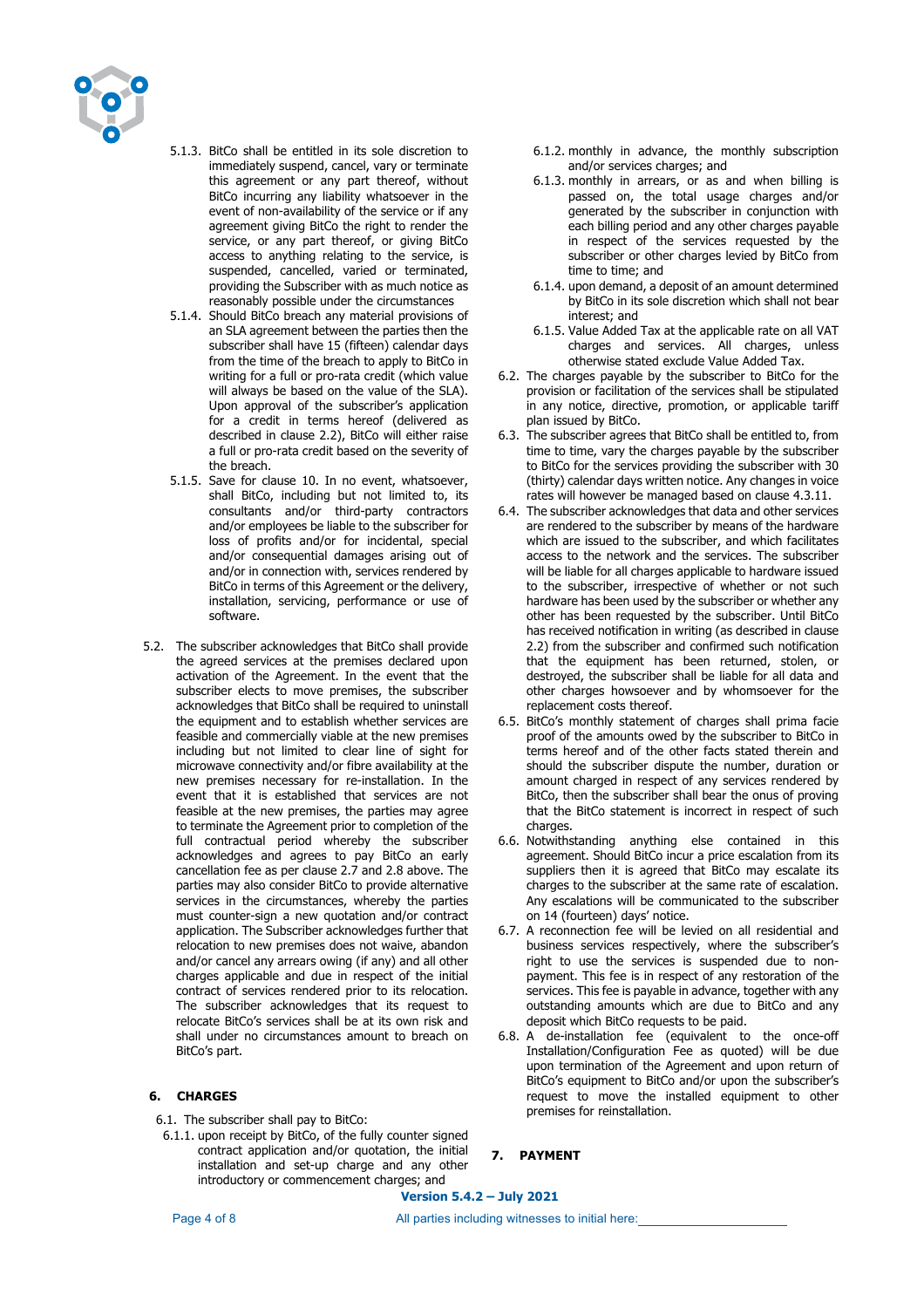

- 7.1. Should the subscriber send any monies, cheques, orders or bills by means of the postal services, then the postal authority shall be deemed to be the agent of the subscriber and the subscriber shall bear all risk of loss, theft and delay in and to any such monies, cheques, orders or bills sent by post and, without derogating from the aforesaid, the subscriber shall draw all cheques, postal orders and bills payable to " BitCo Telecoms (Pty) Ltd " and marked "not transferable".
- 7.2. The subscriber agrees that payment shall only have been made to BitCo when the monies remitted by the subscriber have been received into BitCo's bank account.
- 7.3. Should any debit order and/or cheque payment be returned unpaid or stopped and/or should any charge card account and/or credit card account of the subscriber be rejected for whatsoever reason or should BitCo exercise its right to suspend the provision of the services due to late or non-payment of any monies due in terms hereof by the subscriber, then the subscriber shall pay an administration charge, including but not limited to reconnection fees, bank charges, debit order fees, as may be levied by BitCo from time to time for each such nonpayment, suspension or any other breach of this agreement which amount shall be payable upon demand and recoverable by BitCo.
- 7.4. All monies payable by the subscriber to BitCo in terms hereof shall be paid timeously on due date, free of deduction or set-off to BitCo's principal place of business.
- 7.5. All payments must be affected within 7 (seven) calendar days of invoice date or where payment is affected by debit order then such payment must be affected on BitCo's direct debit date. Non-receipt of invoices by the subscriber will not be considered as a valid basis for late or nonpayment.
- 7.6. All arrear payments shall attract interest at the rate of the prime lending rate of First Rand Bank Limited plus and additional 3% (three percent) as it may be from time to time, calculated from due date to date of payment.
- 7.7. BitCo shall be entitled to apply the deposit as per clause 6.1.4 or any portion thereof towards any monies which are owing by the subscriber. The subscriber shall upon demand reinstate the deposit, failure to reinstate the deposit within 7 (seven) calendar days may cause the services to be suspended.
- 7.8. The subscriber agrees and acknowledges that a certificate given under the hand of a financial manager or credit controller of BitCo whose status and authority need not be proved shall be considered prima facie proof of the amount due and shall entitle BitCo to apply for judgement against the subscriber and to obtain summary judgment or provisional sentence, as the case may be.

#### **8. CREDIT LIMIT**

- 8.1. BitCo may in its sole, absolute, and binding discretion from time to time to determine and amend the maximum aggregate amount of fees and charges ("credit limit") which may be used and/or accumulated by the subscriber during each billing period and BitCo shall be entitled to suspend the services should the subscriber exceed such maximum amount.
- 8.2. BitCo may demand that the subscriber pay a deposit in an amount determined at BitCo's sole, absolute, and binding discretion. Any portion of such deposit not consumed shall be credited towards the subscriber's future liabilities for amounts owed in terms of this agreement.
- 7.3 The subscriber agrees and undertakes that upon signature by the subscriber of the quotation and/or contract application, in so doing it irrevocably declares

that it can afford to pay the monthly charges over the full length of the contractual period and confirms that the monthly charges, including any and all charges enforceable under this Agreement, are sustainable for the subscriber.

## **9. EQUIPMENT**

- 9.1. All BitCo Equipment shall be and remain the property of BitCo.
- 9.2. Accordingly, where BitCo's Equipment is in the possession, or under the control of the subscriber the subscriber agrees:
	- 9.2.1. not to remove or allow the BitCo Equipment to be removed from the site without BitCo's consent;
	- 9.2.2. to keep the BitCo Equipment in good condition and complete;
	- 9.2.3. not to allow the BitCo Equipment to be encumbered by operation of law or otherwise;
	- 9.2.4. to allow BitCo to inspect the BitCo Equipment at reasonable times;
	- 9.2.5. take reasonable steps to protect the BitCo Equipment from loss and/or damage and/or theft; and
	- 9.2.6. to return such BitCo Equipment to BitCo on the termination of the applicable Services.
- 9.3. All risk of loss, theft, destruction, or damage to the equipment, being the property of BitCo, and which is provided to the subscriber, shall vest in the subscriber.
- 9.4. In the event of theft or loss of an LTE router and/or SIM card, the Subscriber has a statutory obligation to report such loss or theft to the South African Police Services immediately, and to request BitCo to suspend such SIM Card. The Subscriber shall be liable to pay the replacement cost thereof.
- 9.5. Where the subscriber purchased equipment from BitCo then the manufacturer's warranty will apply to such equipment. Such warranty is limited to 12 months from date of purchase and normally covers defective equipment as a result of faulty design, manufacture or workmanship provided that such equipment has not been misused, over-loaded, modified or repaired by an unauthorised party. BitCo may require the subscriber to make available the equipment to BitCo or its nominee for inspection of the equipment at a time and place to be arranged by BitCo or its nominee.
- 9.6. Should BitCo accept the equipment for repairs and maintenance it shall be deemed to do so as agent on behalf of the manufacturer or local supplier of the equipment and BitCo shall not be liable for any loss, damage, destruction, theft, or negligent workmanship howsoever or by whomsoever caused.
- 9.7. Should the subscriber not pay any monies due in respect of equipment or accessories purchased, leased, or loaned from BitCo then BitCo shall be entitled without prejudice to any other rights it may have at law forthwith and without notice to suspend, interrupt, or disconnect the services or any part thereof and reclaim possession of its equipment.
- 9.8. Should BitCo loan equipment to the subscriber whilst the subscriber's owned or leased equipment is being repaired then the subscriber shall upon demand return the equipment to BitCo and all risk in and to such loaned equipment shall vest in the subscriber until the subscriber returns it to BitCo at the subscriber's own cost. Should the subscriber fail to return any BitCo owned equipment to BitCo when asked to, then BitCo shall be entitled to charge and recover from the subscriber (who shall pay such charges upon demand) a rental fee of R1 000 (one

**Version 5.4.2 – July 2021**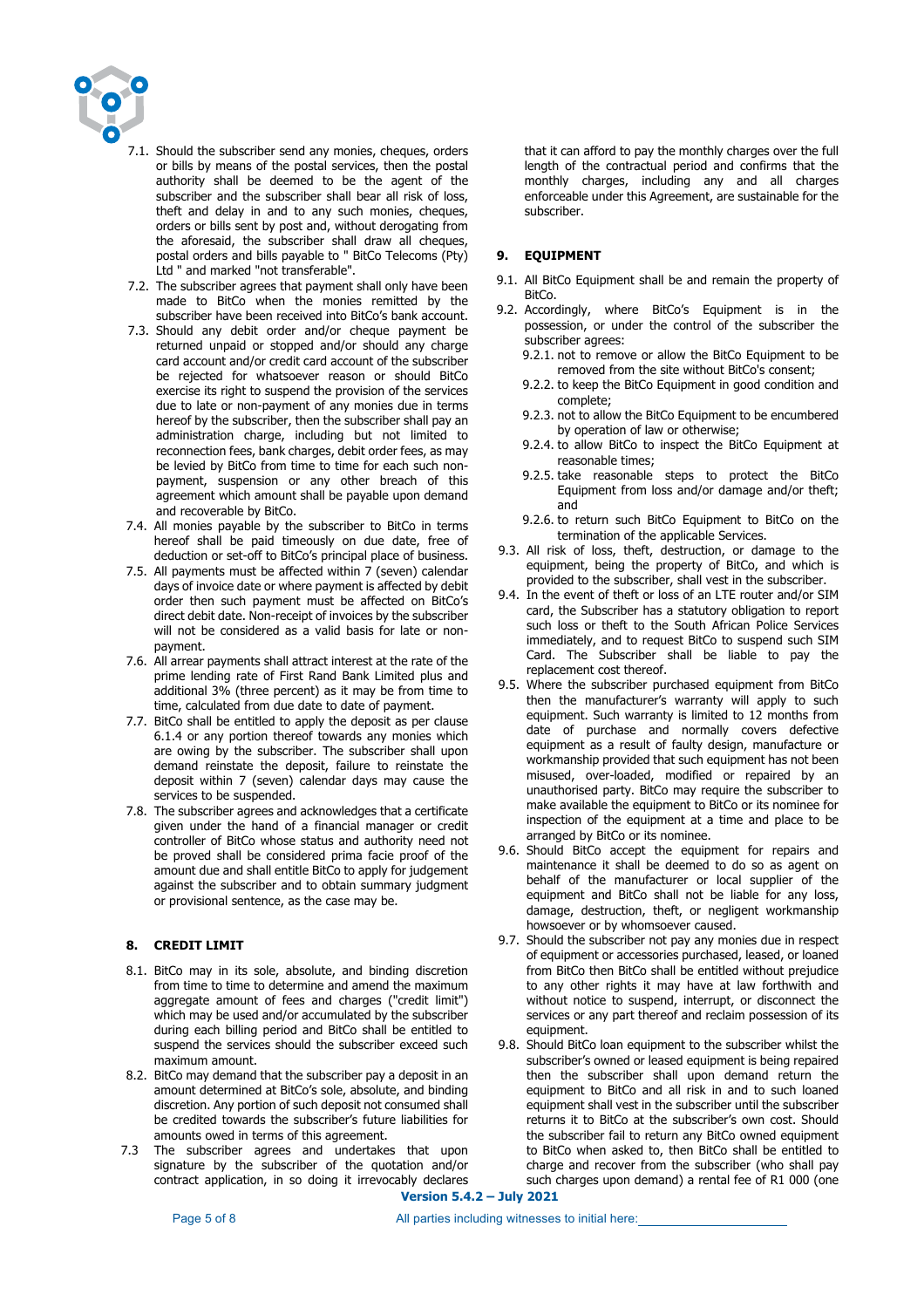

thousand rand) excluding VAT per day reckoned from the due date of return or demand, whichever is the earlier, until the equipment is returned to BitCo. The provisions of this agreement shall apply mutatis mutandis to such loaned equipment and its use.

9.9. Should the subscriber fail to return any BitCo owned equipment to BitCo upon termination of the Agreement and upon BitCo's demand and/or upon the subscriber's breach, then BitCo shall be entitled to charge and recover from the subscriber (who shall pay such charges upon demand) the replacement value of the equipment, including the replacement value of any missing and/or damaged parts thereof.

## **10. LIMITATION OF LIABILITY**

- 10.1.Neither BitCo, nor its directors, staff, agents and or partners shall be liable for any claim by the subscriber from whatsoever cause and howsoever arising.
- 10.2.Notwithstanding 10.1 above, BitCo shall nevertheless be liable for damages directly occasioned by its wilful default or gross negligence but then limited to a maximum of an aggregate of 3 (three) months' subscription and/or service fees paid by the subscriber to BitCo.

## **11. BREACH**

- 11.1. Should the subscriber breach any provision of this Agreement including, product specific rules and terms of service as published on the BitCo website from time to time and/or failing to pay BitCo any monies due in terms hereof on due date, then BitCo shall be entitled, without prejudice to any of its other rights arising out of this Agreement forthwith and without any liability towards the subscriber, to suspend its provision to the subscriber of the services in whole or in part and/or to disconnect the subscriber and/or the equipment from the network and/or to render the equipment inoperable by whatever means having provided the subscriber with 24 (twenty-four) hours written notice of such suspension.
- 11.2. The subscriber shall be afforded 15 (fifteen) calendar days to rectify its breach. Should the subscriber fail to rectify its breach within the above time, BitCo shall be entitled to terminate the Agreement and claim all charges and damages entitled by law against the subscriber.

## **12. LEGAL COSTS**

12.1. Should BitCo instruct its attorneys to enforce any of BitCo's rights arising from this agreement or to institute action against the subscriber, then the subscriber shall be liable for all legal costs incurred on an attorney and own client scale including *inter alia* any collection commission incurred by BitCo and the subscriber shall upon demand pay such costs.

#### **13. DOMICILIUM**

- 13.1. BitCo hereby chooses as it's domicilium citandi et executandi ("domicilium") the address set out as follows: BitCo, Block A, Wedgewood Office Park, 3 Muswell Road, Bryanston.
- 13.2. The subscriber hereby chooses as it's domicilium citandi et executandi ("domicilium") the physical address specified at the commencement of this document.
- 13.3. The signatory hereby chooses as it's domicilium citandi et executandi ("domicilium") the same address as chosen by the subscriber in 12.2;
- 13.4. Either party and/or the signatory shall be entitled from time to time, by written notice to the other (delivered as described in clause 2.4)), to vary its domicilium to any other address within the Republic of South Africa which is not a post office box or poste restante.

#### **14. UNDERTAKING AS CO-PRINCIPAL DEBTOR ON BEHALF OF THE SUBSCRIBER BY THE SIGNATORY**

14.1. If the subscriber as identified on the face page hereof is a company, close corporation, the trustee(s) of a trust or a juristic person, then the signatory hereto who signs on behalf of the subscriber ("the signatory") warrants that he/she is duly authorised to enter into this agreement on behalf of the subscriber and, if required, to sign the debit authorization against the subscriber's bank account. By his signature hereto, the signatory hereby binds himself as co-principal debtor for the subscriber unto and in favour of BitCo for the due and punctual fulfilment of all of the subscriber's obligations to BitCo arising out of this agreement including the payment of all charges, fees, penalties and liquidated damages. The signatory as coprincipal debtor hereby renounces and waives the benefits of the legal defences of excussion, division and cession of actions and hereby acknowledges that he understands the full meaning of such defences and the effect of such renunciation and waiver.

# **15. GENERAL**

- 15.1. The subscriber hereby consents to BitCo conducting an investigation into the creditworthiness of the subscriber and the signatory (where necessary) utilising the information contained on the face page and identity information supplied with the contract application, which information the subscriber and signatory warrants is true and correct, and such information forms the basis of this agreement. The subscriber agrees that should such information turn out not to be correct in all respects, BitCo shall be entitled to, immediately and without prejudice to any other rights that BitCo may have, terminate this agreement in terms of clause 2.
- 15.2. The Subscriber must comply with the Regulation of Interception of Communications and Provision of Communication-related Information Act 70 of 2002 ("RICA") registration process prior to services being activated and furnish to BitCo all compliance documentation.
- 15.3. Termination of this agreement as described in clause 15.1 by BitCo does not relieve the subscriber from the liability to pay any applicable early cancellation charges and all charges contained in this Agreement resulting from the subscriber's breach.
- 15.4. Any subsequent changes that affect the information supplied to BitCo such as bank account details must be brought to the immediate attention of BitCo.
- 15.5. The subscriber hereby agrees to abide by BitCo's product specific rules, terms of service and acceptable and fair usage policy, which is made available on BitCo's website and can be supplied on request to the subscriber. Should BitCo suspect or find evidence of violation of its product specific rules, terms of service, the acceptable and fair usage policy or network traffic and/or voice traffic that interferes with BitCo's network, the subscriber hereby agrees to be immediately disconnected without notice

**Version 5.4.2 – July 2021**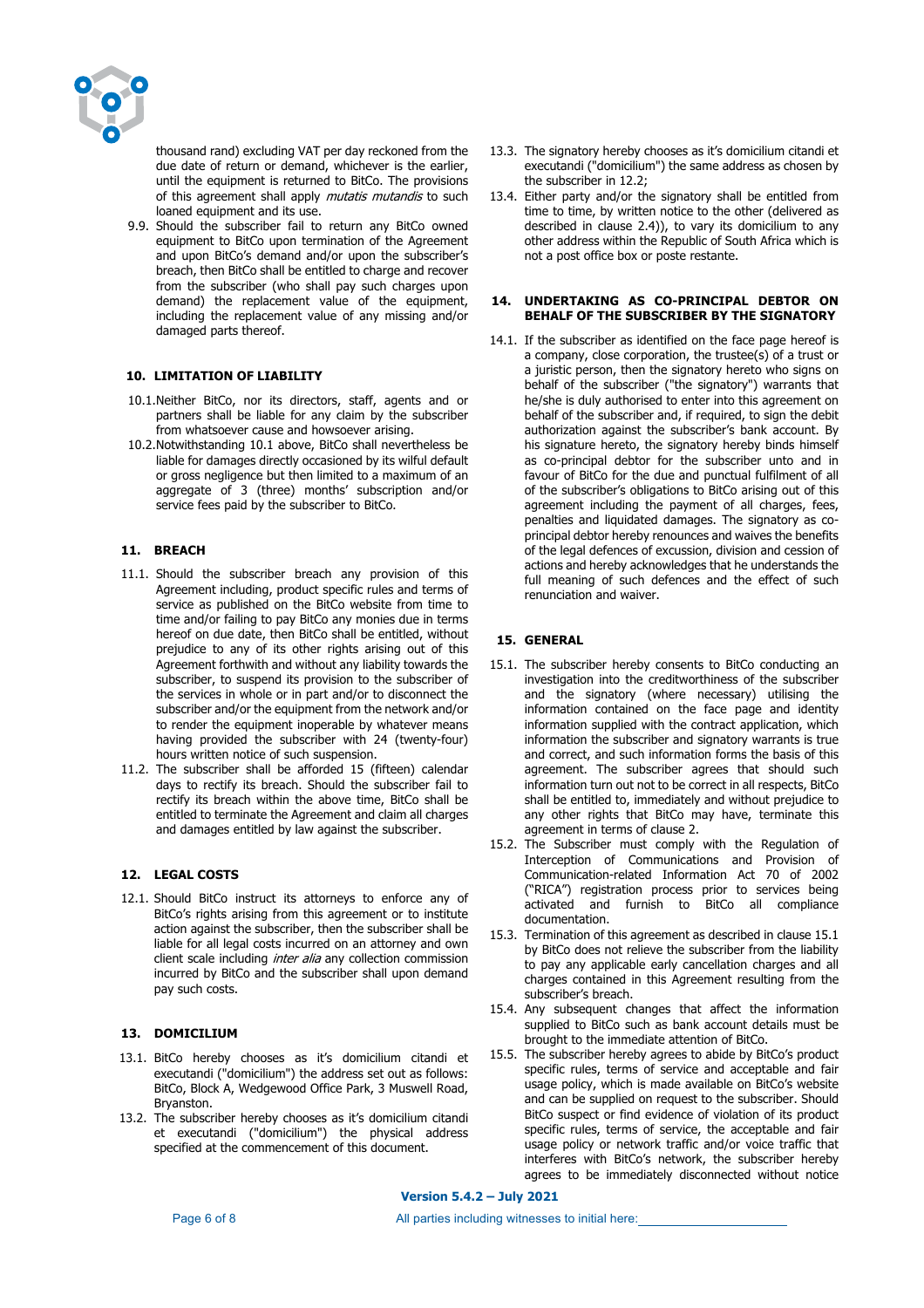

until the violation and/or interfering network traffic is removed.

- 15.6. The subscriber and signatory hereby agrees that BitCo and its Attorney may, in addition to any of its other rights in terms of this agreement or otherwise, list any default information of the subscriber with any credit information bureau, and the subscriber agrees to the disclosure by BitCo to any third party, of any information pertaining to the subscriber or this agreement, to the extent that such disclosure is necessary for the conduct of BitCo's business, or is required by any relevant statute, regulation or license.
- 15.7. The subscriber and signatory consent to BitCo and/or its Attorney to conduct a tracing enquiry with any credit information bureau.
- 15.8. Either party shall be entitled to cede its rights and/or to delegate its obligations arising from this agreement and/or assign this agreement, wholly or partly, to any other third party. The subscriber however shall not be entitled to cede or delegate his rights and/or obligations arising out of this contract, unless accepted in writing by a director of BitCo. The Quotation and/or contract application, together with Terms and Conditions are required to be counter-signed by both BitCo and Cessionary, in order for cession to be completed; failure of which the Agreement shall remain binding and enforceable against the Cedent, as subscriber. The subscriber, as Cedent, shall be liable to ensure that the Cessionary complies with all requirements necessary to effect cession of its obligations under this agreement. BitCo reserves its rights to terminate the agreement and claim early cancellation charges and/or all damages as entitled by law against the Cedent, as subscriber and signatory, in the event that cession fails.
- 15.9. Any alteration, variation, schedule, or addition to this agreement or this clause shall be of no force or effect unless reduced to writing and placed as an addendum and/or a schedule and signed by a director of BitCo and by a duly authorised representative of the subscriber. This document and any signed addenda and/or schedule contains the sole and entire record of the agreement between the parties.
	- 15.9.1. Schedule's, quotations and/or contract applications may be signed by a duly authorised representative of BitCo (not only a Director) and a duly authorised representative of the subscriber.
- 15.10.No party shall be bound by any express or implied term, representation, warranty, promise or the like not recorded herein or otherwise created by operation of law and no indulgence, leniency, or extension of time which either party ("the grantor") may grant or show to the other, shall in any way prejudice the grantor or preclude the grantor from exercising any of its rights in the future.
- 15.11.Where BitCo is represented by any duly authorised representative, his authority need not be proved.
- 15.12.The subscriber agrees that this agreement and any addenda and/or schedule, in particular the face page hereof, may be scanned and the paper version destroyed, and hereby agrees to the scanned version.
- 15.13.BitCo may change the terms of this agreement at any time and where this affects the subscriber's rights and obligations, BitCo will notify the subscriber with 30 (thirty) days written notice of any changes. If the subscriber does not agree with the change the subscriber must stop using the services. If the subscriber continues to use the services following notification of a change to the terms, the changed terms will apply to the subscriber and the subscriber will be deemed to have accepted such terms.
- 15.14.The parties agree that notices shall be in writing and signed by or on behalf of the party giving such notice (notices sent to BitCo shall be sent as described in clause 2.2). The onus of proving receipt shall rest on the party giving the notice.
- 15.15.Clause headings are inserted for convenience only and shall not be used in interpreting this agreement.
- 15.16.This agreement together with any annexures and/or schedules supersede any previously signed subscriber standard terms and conditions and/or annexures and/or schedules.
- 15.17.BitCo may, at its sole discretion, impose an immediate price adjustment (linked to global exchange rates) on all services and equipment that are related to foreign purchases.

## **16. PROTECTION OF PERSONAL INFORMATION**

- 16.1. The parties agree and shall ensure that the conditions for the lawful processing of Personal information as set out in Chapter 3 of POPIA (The Protection of Personal Information Act 4 of 2013), and all the measures that give effect to such conditions, are complied with.
- 16.2. The Subscriber hereby consents to BitCo and its subsidiary/ies to collecting, holding, organising, storing, using, and administering personal information of the Subscriber and/or signatory for the purpose of executing this Agreement.
- 16.3. Both parties agree to process personal information lawfully and in a reasonable manner that does not infringe upon the Subscriber's rights to privacy and within the lawful bounds prescribed by the Act.
- 16.4. BitCo's Privacy Policy is made available on BitCo's website and can further be supplied to the Subscriber upon request. The Subscriber acknowledges that it has read the Policy and agreed to be bound by the terms therein as if specially incorporated herein.
- 16.5. Should either party suspect or find evidence of violation of this Privacy Policy, it shall notify the defaulting party of the data breach, investigate the data breach, and take all reasonable steps to mitigate the effects and to minimise any damage resulting therefrom.

## **17. SUPPORT**

- 17.1. BitCo provides full remote support during the following times: Weekdays from 08:00 – 17:00 and limited remote support is provided on Saturday from 09:00 – 13:00. These times may vary, please review the BitCo website (www.bitco.co.za) to find the most updated support times.
- 17.2. 24 (twenty-four) hour support is available on request, additional charges will apply.
- 17.3. All support queries need to be sent via email to support@bitco.co.za or logged via our support call centre on 087 135 0000.
- 17.4. Onsite support is available; however, additional charges may apply for onsite support if the fault experienced was caused by the subscriber. In the event the fault was not caused by the subscriber then no charges will be applied. All charges need to be accepted upfront before a technician is dispatched.

## **18. FORCE MAJEURE**

18.1. A party shall not be deemed in default of any of its obligations under this agreement, if, and to the extent that, performance of such obligation is prevented or

## **Version 5.4.2 – July 2021**

Page 7 of 8 All parties including witnesses to initial here: